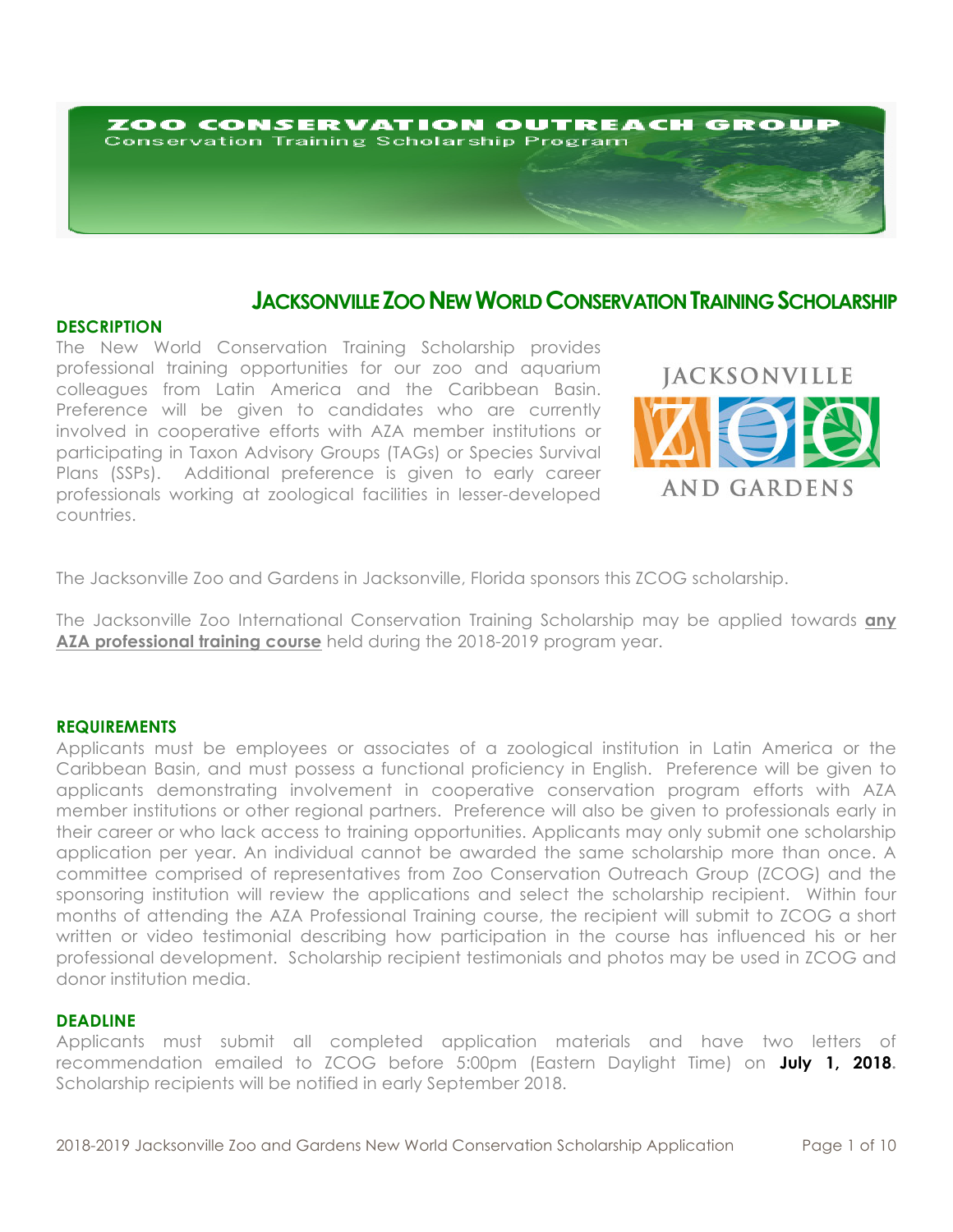# **SUBMISSION PROCESS**

Email completed applications to scholarships@zcog.org.

# **APPLICATION INSTRUCTIONS**

#### **Applications must be written and submitted in English.**

Applications submitted in any language other than English will be disqualified from consideration.

Please use the space provided in the attached application to fill in the following information:

- **I. Contact Information**. Provide your complete name and personal contact information along with information about your current institution, department, and professional title/position.
- **II. Professional Training Course Selection**. This scholarship may only be used to attend the AZA Institutional Records Keeping course.
- **III. Professional Experience**. Provide information about your last three professional positions, beginning with your current job. List your title/position, dates employed, and supervisor's name and title. Briefly describe the main duties performed in each position.
- **IV. Education**. Provide information about post-secondary degrees, including any programs you are currently attending. List the name of the college or university, location of the school, dates attended, degree received, and program specialization or major.
- **V. Professional Training**. List any additional professional training you have received, such as national or international training courses, including previous AZA Professional Training Program courses. Indicate whether you have ever received a ZCOG Conservation Training Scholarship and, if so, the scholarship date and course attended.
- **VI. Professional Involvement**. In this section, provide evidence of how you have contributed to your profession. List activities such as involvement in cooperative efforts with regional associations (e.g. ALPZA, SZB, AZCARM, ACOPAZOA etc.) and AZA member institutions, attendance at professional conferences, workshops and seminars (including date of attendance), membership in professional organizations, service on committees (including dates of service), publication of articles or papers (including titles and dates of publication), and professional honors received. *Note: the absolute extent of your experience is not as important as your ability to clearly demonstrate the significance of your involvement at this stage in your career.*
- **VII. Reasons for Attending This Course**. The short essay questions in this section ask you to describe how your participation in the chosen AZA Professional Development Training Program course will contribute to your professional development goals and benefit your current institution. Your responses should clearly and succinctly address each question in this section.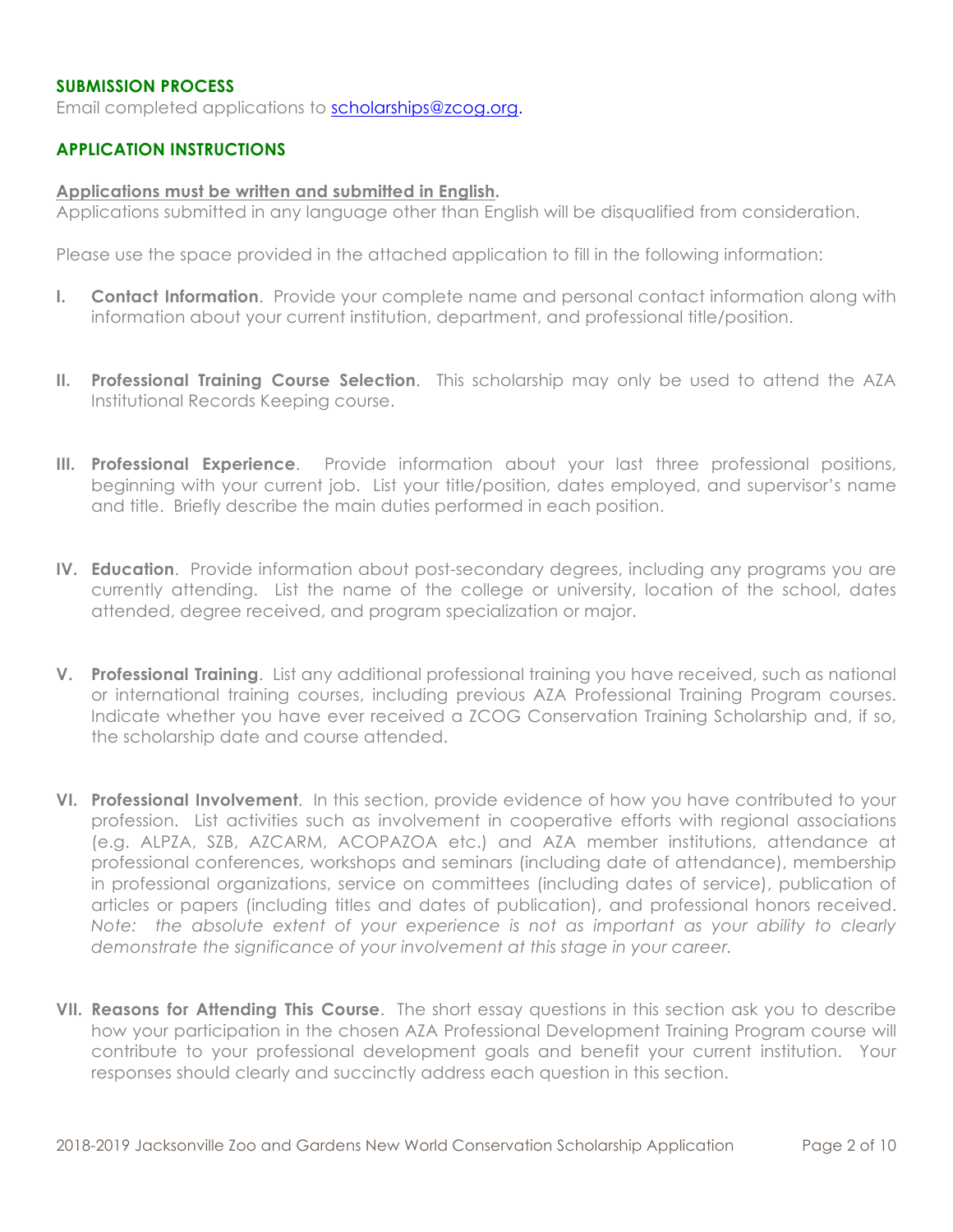**1. Describe how participation in this course will help you achieve your professional goals as they relate to animal collection management and conservation.** *The strongest responses are those in which the applicant's own professional goals are clearly stated and directly linked to the specific course objectives*. Since preference is given to professionals early in their career, or who otherwise lack access to training opportunities, indicate if the course provides a unique opportunity for training. If you have had opportunities to attend other training programs, indicate how the current course will add something new to your professional development. *The strongest responses are also those that demonstrate that the training opportunity is likely to have a major impact on the applicant's professional development*.

**2. Explain how participation in this course will improve your institution's animal records keeping and management programs.** The strongest responses are those in which the applicant *clearly states how the skills gained through course participation will be applied to his or her institution's programs*, and also those that demonstrate that the *training opportunity is likely to have a major impact on the applicant's institutional programing*.

**3. Describe a recent experience or accomplishment that demonstrates your commitment to zoobased conservation**. Provide a clear example of a recent experience or accomplishment and describe how that experience demonstrates your commitment to conservation.

- **VIII. Letters of Recommendation**. List the names, institutions, titles, and contact information for both individuals writing your letters of recommendation.
- **IX. Signature**. Make sure that you sign and date the application before submission!

# **QUESTIONS**

Contact Zoo Conservation Outreach Group (ZCOG) at scholarships@zcog.org.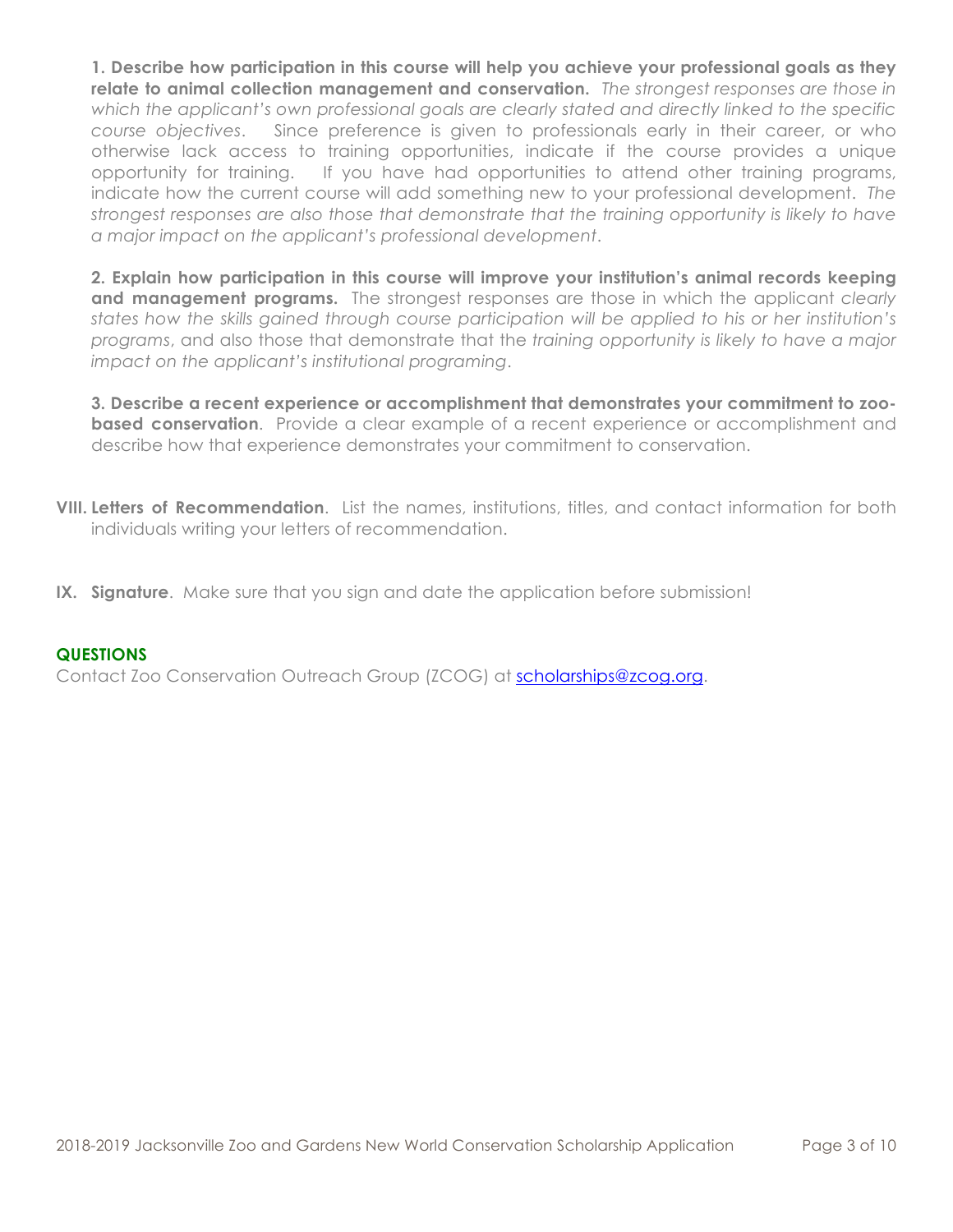# **Zoo Conservation Outreach Group**



# **CONSERVATION TRAINING SCHOLARSHIP PROGRAM: APPLICATION**

# **I. CONTACT INFORMATION**

| Professional Title: <u>Contract and Contract and Contract and Contract and Contract and Contract and Contract and Contract and Contract and Contract and Contract and Contract and Contract and Contract and Contract and Contra</u> |  |
|--------------------------------------------------------------------------------------------------------------------------------------------------------------------------------------------------------------------------------------|--|
|                                                                                                                                                                                                                                      |  |
|                                                                                                                                                                                                                                      |  |
|                                                                                                                                                                                                                                      |  |
|                                                                                                                                                                                                                                      |  |
|                                                                                                                                                                                                                                      |  |
|                                                                                                                                                                                                                                      |  |
|                                                                                                                                                                                                                                      |  |
|                                                                                                                                                                                                                                      |  |
|                                                                                                                                                                                                                                      |  |
|                                                                                                                                                                                                                                      |  |

# **II. EDUCATION**

## **(Begin with most current)**

| Dates Attended (MM/YYYY): __________- - ____________                                                                                                                                                                                                                                                        |
|-------------------------------------------------------------------------------------------------------------------------------------------------------------------------------------------------------------------------------------------------------------------------------------------------------------|
|                                                                                                                                                                                                                                                                                                             |
|                                                                                                                                                                                                                                                                                                             |
|                                                                                                                                                                                                                                                                                                             |
|                                                                                                                                                                                                                                                                                                             |
|                                                                                                                                                                                                                                                                                                             |
| Dates Attended (MM/YYYY): __________- - ____________                                                                                                                                                                                                                                                        |
|                                                                                                                                                                                                                                                                                                             |
| $\mathbf{r}$ , $\mathbf{r}$ , $\mathbf{r}$ , $\mathbf{r}$ , $\mathbf{r}$ , $\mathbf{r}$ , $\mathbf{r}$ , $\mathbf{r}$ , $\mathbf{r}$ , $\mathbf{r}$ , $\mathbf{r}$ , $\mathbf{r}$ , $\mathbf{r}$ , $\mathbf{r}$ , $\mathbf{r}$ , $\mathbf{r}$ , $\mathbf{r}$ , $\mathbf{r}$ , $\mathbf{r}$ , $\mathbf{r}$ , |

Major/Specialization: \_\_\_\_\_\_\_\_\_\_\_\_\_\_\_\_\_\_\_\_\_\_\_\_\_\_\_\_\_\_\_\_\_\_\_\_\_\_\_\_\_\_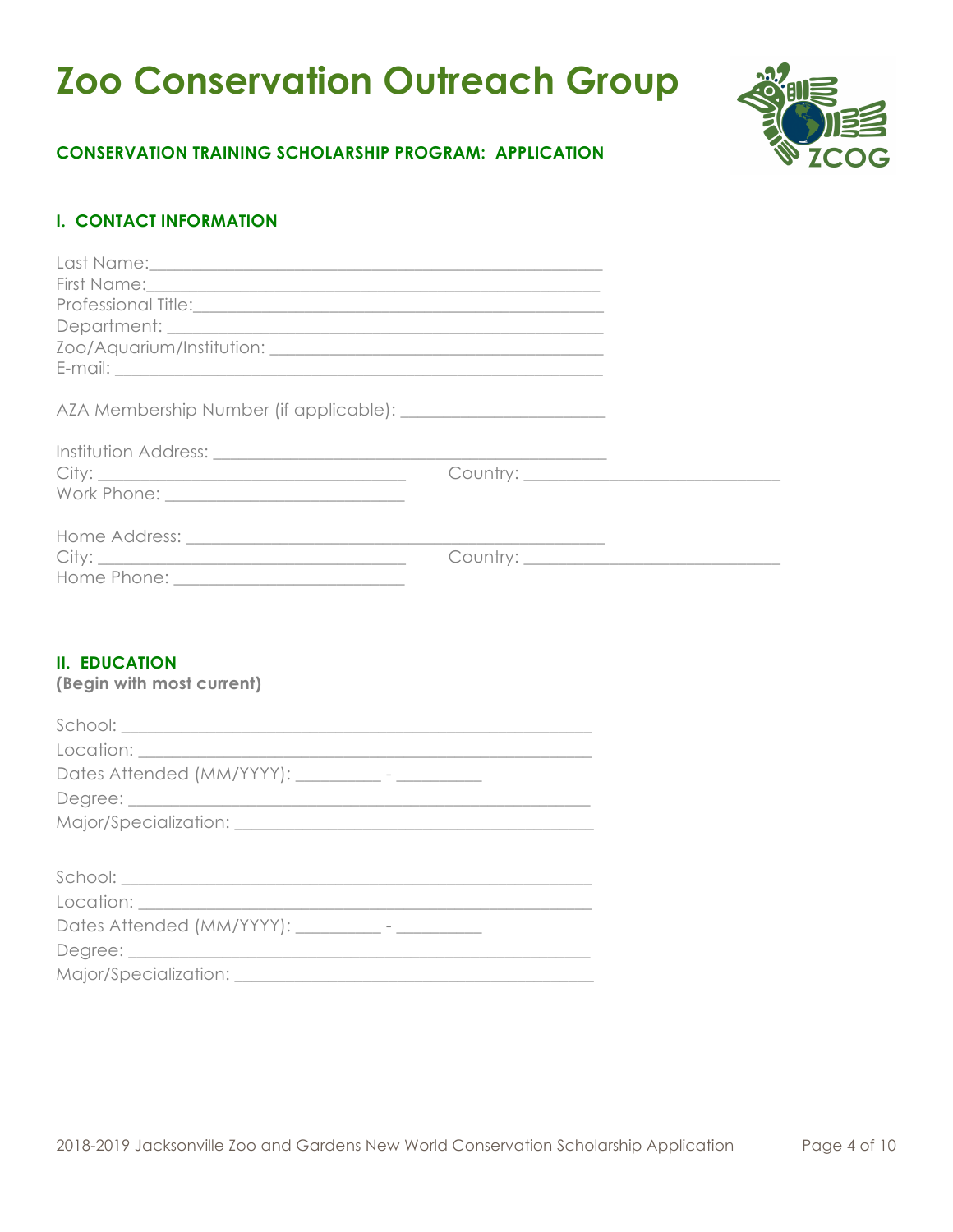# **III. PROFESSIONAL EXPERIENCE**

**(Begin with most current)**

| Current Title:                                    |
|---------------------------------------------------|
| Dates Employed (MM/YYYY): ___<br>$\hspace{0.5cm}$ |
| Name of your immediate supervisor:                |
| Supervisor's Title:                               |
|                                                   |

Briefly describe the main duties of your present position (500 character maximum):

Former Title: \_\_\_\_\_\_\_\_\_\_\_\_\_\_\_\_\_\_\_\_\_\_\_\_\_\_\_\_\_\_\_\_\_\_\_\_\_\_\_\_\_\_\_\_\_\_\_\_\_\_\_\_\_\_\_\_\_\_\_\_\_\_\_\_\_\_

 $Institution:$   $\blacksquare$ 

Dates Employed (MM/YYYY): \_\_\_\_\_\_\_\_\_\_ - \_\_\_\_\_\_\_\_\_\_

Briefly describe the main duties of your present position (500 character maximum):

Former Title: \_\_\_\_\_\_\_\_\_\_\_\_\_\_\_\_\_\_\_\_\_\_\_\_\_\_\_\_\_\_\_\_\_\_\_\_\_\_\_\_\_\_\_\_\_\_\_\_\_\_\_\_\_\_\_\_\_\_\_\_\_\_\_\_\_\_\_

Institution: \_\_\_\_\_\_\_\_\_\_\_\_\_\_\_\_\_\_\_\_\_\_\_\_\_\_\_\_\_\_\_\_\_\_\_\_\_\_\_\_\_\_\_\_\_\_\_\_\_\_\_\_\_\_\_\_\_\_\_\_\_\_\_\_\_\_\_\_\_

Dates at Institution (MM/YYYY): \_\_\_\_\_\_\_\_\_\_ - \_\_\_\_\_\_\_\_\_\_

Briefly describe the main duties of your present position (500 character maximum):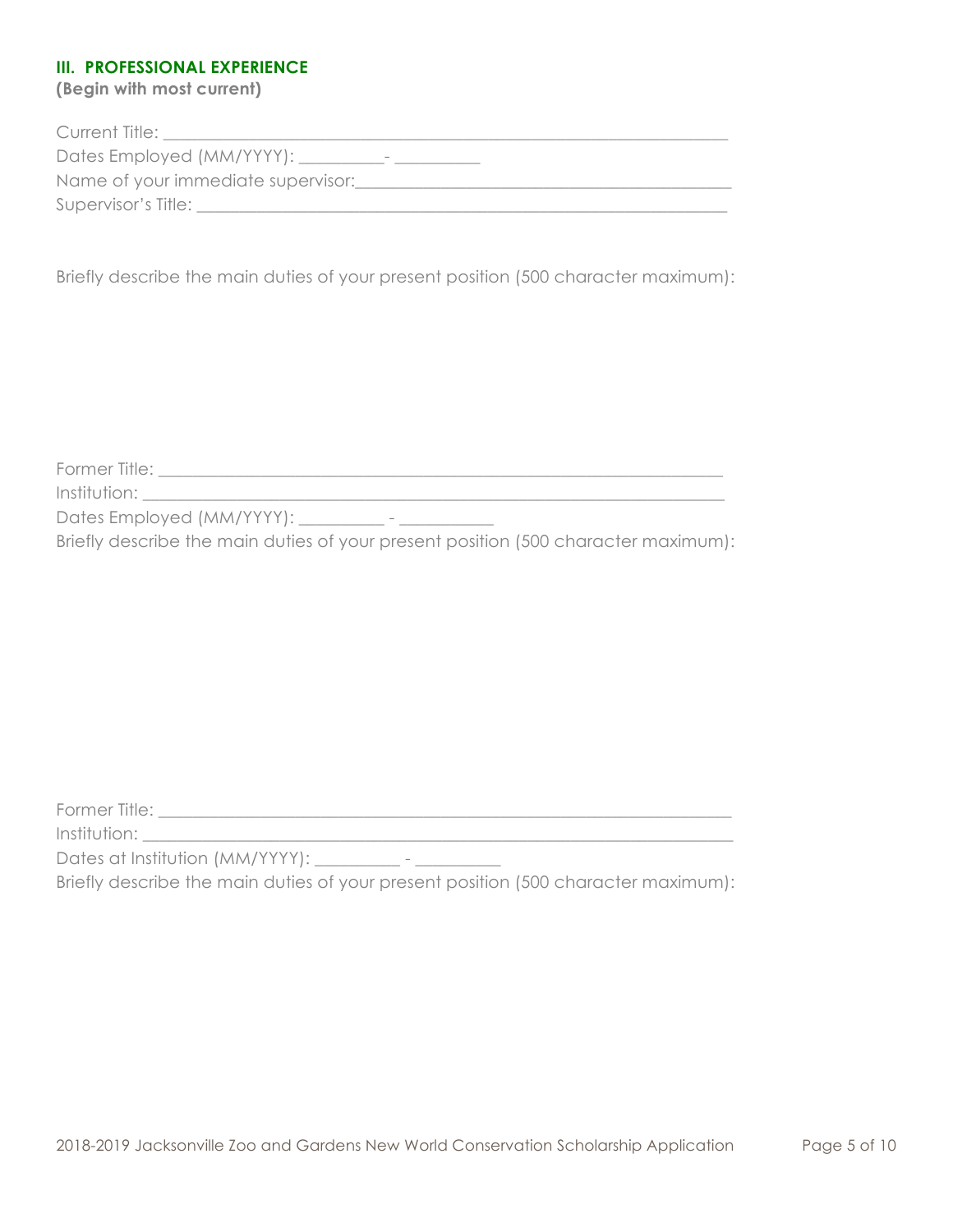# **IV. PROFESSIONAL TRAINING COURSE SELECTION**

Please check only ONE course. If you do not receive the scholarship and plan to take the course anyway, please note this application does not represent a reserved space in an AZA course.

| Amphibian Management School (TBD Spring 2019) - www.aza.org/AMS.aspx                      |  |  |
|-------------------------------------------------------------------------------------------|--|--|
| Animal Training Applications (September 29 - October 4, 2018) -                           |  |  |
| http://www.aza.org/animal-training-applications-zoo-aquarium-settings                     |  |  |
| Animal Transport for Animal Care Professionals (March 4-8, 2019) -                        |  |  |
| www.aza.org/animal-transport-for-animal-care-professionals                                |  |  |
| Animal Welfare: Evidence-Based Management (TBD Spring 2019) -                             |  |  |
| www.aza.org/animal-welfare-evidence-based-management                                      |  |  |
| Avian Management, Biology and Conservation (February 11-16, 2019) -                       |  |  |
| www.aza.org/avian-management-biology-conservation                                         |  |  |
| Conservation Education: Effective Program Design (February 11-16, 2019) - www.aza.org/CED |  |  |
| Creating Successful Exhibits (November 5-10, 2018) - www.aza.org/CSE                      |  |  |
| Crocodilian Biology and Captive Management (TBD Spring 2019) -                            |  |  |
| www.aza.org/crocodilian-biology-and-captive-management                                    |  |  |
| Institutional Records Keeping (February 11-16, 2019) -                                    |  |  |
| www.aza.org/institutional-records-keeping                                                 |  |  |
| Managing Animal Enrichment & Training Programs (September 29 - October 4, 2018) -         |  |  |
| https://www.aza.org/managing-animal-enrichment-and-training-programs                      |  |  |
| Managing for Success: Career Development (February 11-16, 2019) -                         |  |  |
| www.aza.org/managing-for-success-career-development                                       |  |  |
| Managing for Success: Organizational Development (February 11-16, 2019) -                 |  |  |
| www.aza.org/managing-for-success-organizational-development                               |  |  |
| *prerequisite Managing for Success: Career Development (MSCD) course                      |  |  |
| NatureStart (TBD Spring 2019) - www.czs.org/NatureStartCourse                             |  |  |
| Population Management I: Data Acquisition & Processing (November 5-10, 2018) -            |  |  |
| www.aza.org/PMI                                                                           |  |  |
| Population Management II: Data Analysis & Breeding Recs (November 5-10, 2018) -           |  |  |
| www.aza.org/PMII *prerequisite PMI                                                        |  |  |
| Principles of Aquarium Husbandry, Design and Leadership (Dates to be determined--2019) -  |  |  |
| https://www.aza.org/principles-of-aquarium-husbandry-design-and-leadership                |  |  |
| Principles of Program Animal Management (November 5-10, 2018) - www.aza.org/PPAM          |  |  |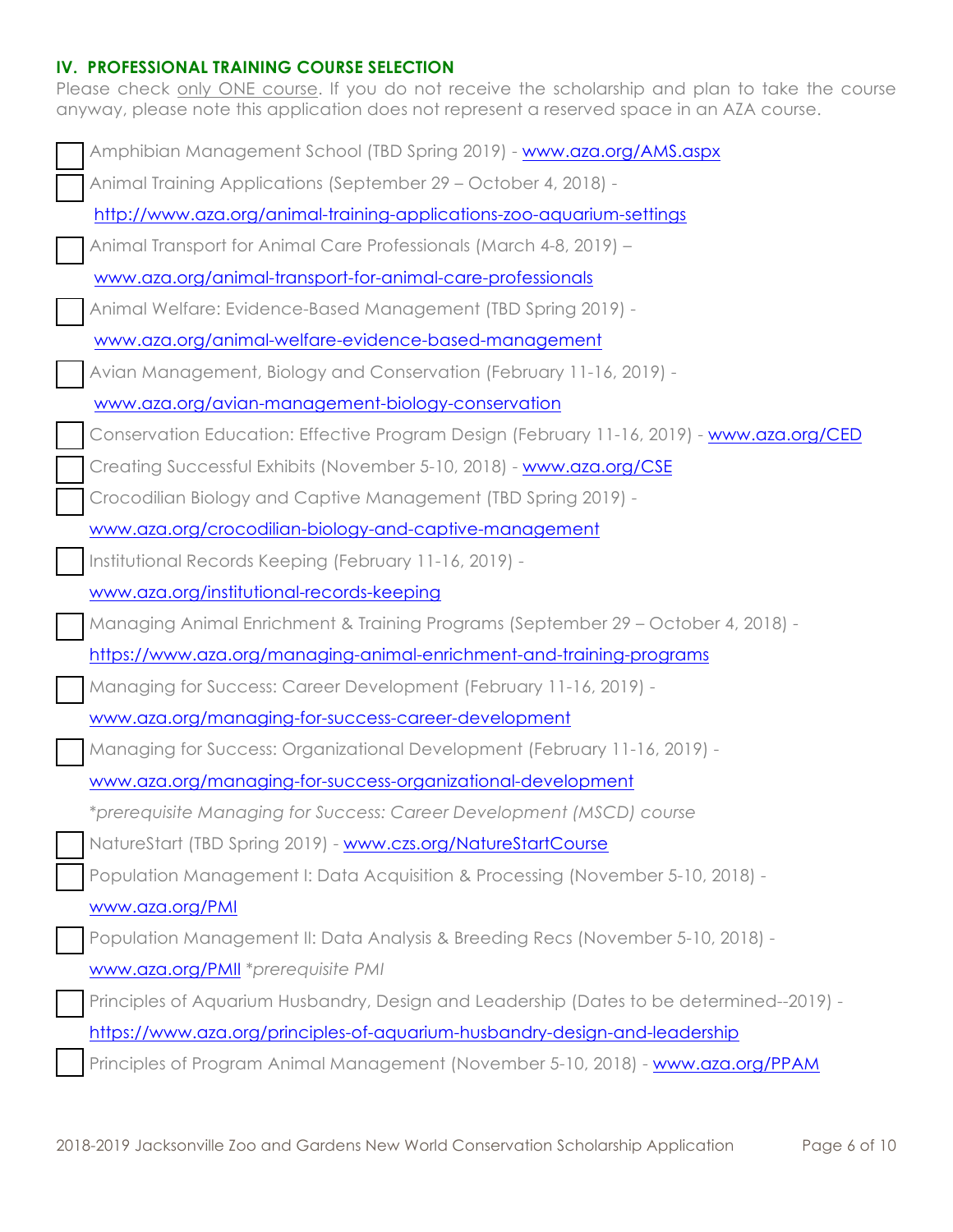# **V. PROFESSIONAL TRAINING**

1. Have you ever received a ZCOG Conservation Training Scholarship?

If yes, please list date of scholarship and course attended:

2. Please list all professional training courses that you have attended nationally or internationally, including AZA professional development training programs:

# **VI. PROFESSIONAL INVOLVEMENT**

To demonstrate your professional involvement, please list the following: *Note: the absolute extent of your experience is not as important as your ability to clearly demonstrate the significance of your involvement at this stage in your career.* 

- Involvement in any cooperative animal collection and management efforts with AZA member institutions or other regional partners (e.g. ALPZA, SZB, AZCARM, ACOPAZOA etc.)
- Conferences, workshops, and seminars attended, including year of attendance
- Professional memberships or affiliations
- Committees on which you have served, including dates of service
- Professional honors you have received
- Articles or papers published, including titles and dates of publication [Maximum 1000 characters]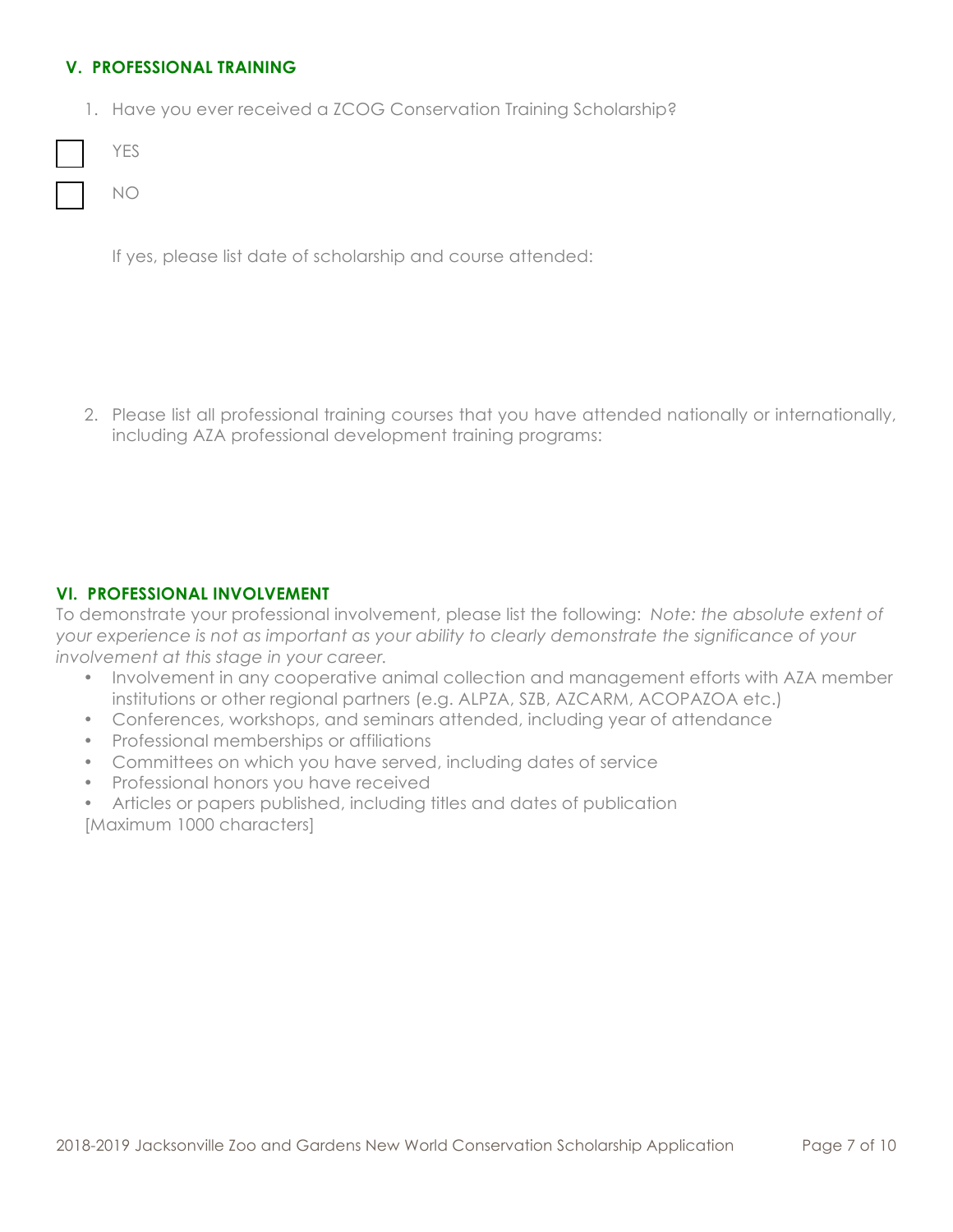# **VII. REASONS FOR ATTENDING THIS COURSE**

1. Describe how participating in this AZA Professional Training program course will help you achieve **your professional goals** as they relate to animal collection management and conservation. [*Note: In this response, focus on how the program will impact your own personal/professional development and goals—there will be space in the next question to discuss impacts to your institution. Since preference will be given to professionals early in their career, or who otherwise lack access to training opportunities, please indicate if this program provides a unique opportunity for training. If you have had the opportunity to attend other training programs, indicate how the current program will add something new to your professional development*.] [Maximum 1500 characters]

2. Explain how your participation in this course will help improve **your institution's** animal husbandry, management, or conservation programs. [Maximum 1500 characters]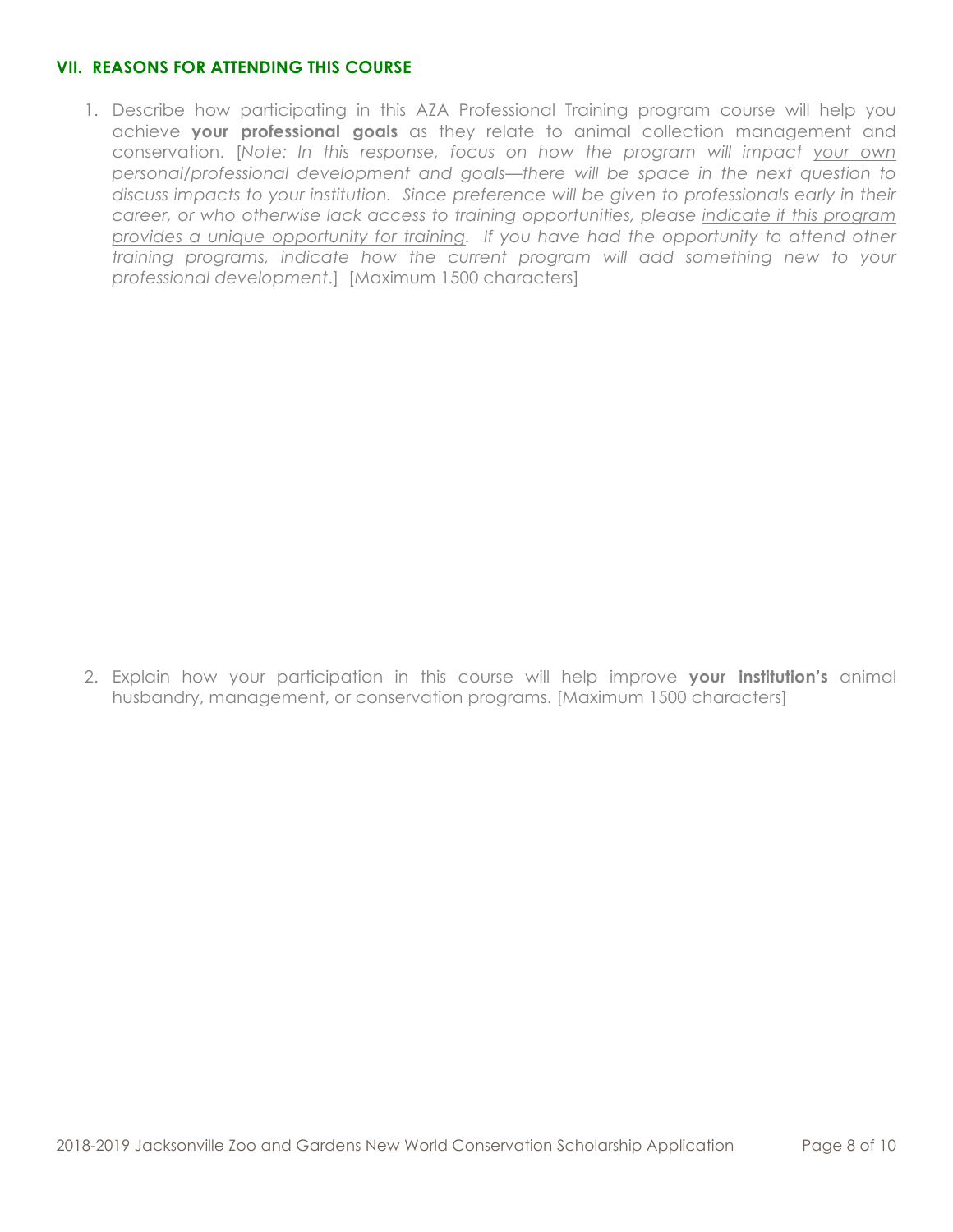3. Describe a recent experience or accomplishment that demonstrates your commitment to cooperative wildlife conservation efforts—local, national, regional, or international. Please indicate any relevant involvement with AZA member institutions or programs, including Taxon Advisory Groups (TAGs) or Species Survival Plans (SSPs). [Maximum 2000 characters]